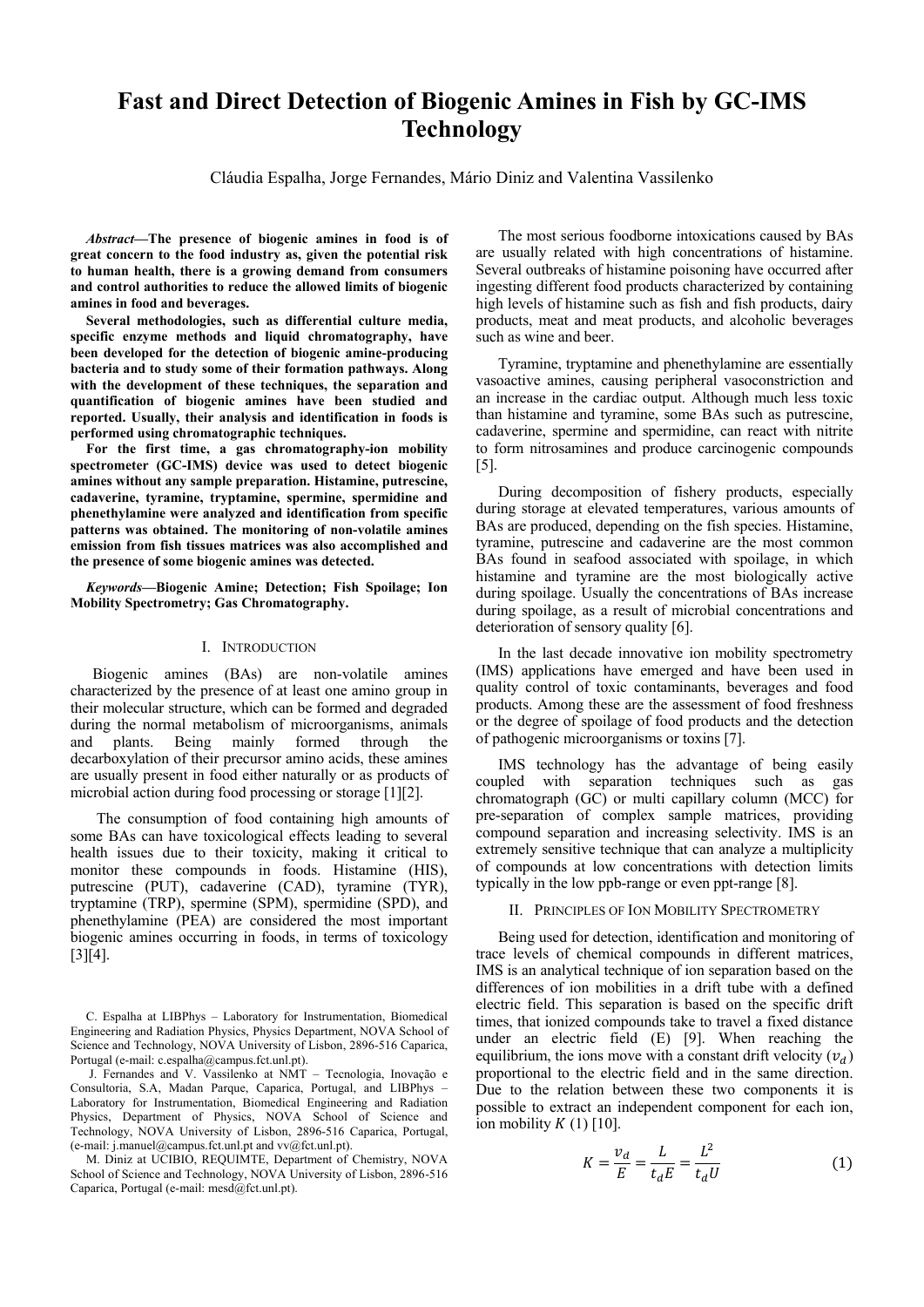Drift velocity is expressed in  $cm^2s^{-1}$  and the electric field is in Vcm<sup>-1</sup>, hence the ion mobility  $K$  is expressed in  $\text{cm}^2\text{V}^{-1}\text{s}^{-1}$ . *L* is the length of the drift tube, expressed in cm,  $t_d$  the drift time expressed in s and U the drift potential difference in V.

Ion mobility depends on the collision frequency, being susceptible to both pressure and temperature. Therefore, by normalizing to the standard pressure and temperature we get the reduced ion mobility  $K_0$  (2) [10].

$$
K_0 = K\left(\frac{P}{P_0}\right)\left(\frac{T_0}{T}\right) \tag{2}
$$

 $P$  and  $T$  represent the values of pressure and temperature during the experiment and in standard conditions  $P_0$ =760 Torr and  $T_0$ =273.15 K [10].

The reactant ions yield a peak in the spectrum, known as the reactant ion peak (RIP). RIP is a constant feature in IMS spectra even in the absence of any sample. As the product ions are produced, the number of available reactant ions in the reaction region decrease, expressed in the decrease of RIP intensity and consequent increase in the intensity of the analyte related peak [11].

Being the IMS coupled with GC separation, a 3 dimensional chromatogram is produced, which can be converted into a 2D representation by transforming the z-axis data into a color scale for each detected signal. The higher the detector response the more intense the corresponding detection signals [12].

The main objective of the present work was to develop an experimental method and protocol for direct analysis of volatile organic compounds (VOCs) of biological origin, more precisely BAs, by using the GC-IMS technology. As far as we know, this is the first study where 7 selected biogenic amines were detected using this novel approach.

## III. MATERIALS AND METHODS

#### *A. Apparatus*

All experimental analysis was performed by GC-IMS apparatus (G.A.S. GmbH, Dortmund, Germany), equipped with a β-radiation source (low-radiation tritium,  ${}^{3}$ H source), coupled to the chromatographic column (MXT-200) with a length of 30 m. The sample inlet lets a continuous stream of air with a flow rate of 50 mL/min pass. Also, a drift gas flow rate of 150 mL/min was applied to provide good ion separation.

Several factors such as gas flow rates, headspace's volume, vapor pressure, temperature and humidity influence the separation process and thus need to be taken in consideration to achieve a better separation and maximization of sensitivity and selectivity. During all measurements both room relative humidity and room temperature of the laboratory air were maintained at 50-70% and 22-24°C respectively.

# *B. Standards*

Histamine dihydrochloride (CAS No. 56-92-8), putrescine (CAS No. 110-60-1), cadaverine (CAS No. 462- 94-2), tyramine (CAS No. 51-67-2), tryptamine (CAS No. 61-54-1), phenethylamine (CAS No. 64-04-0), spermine (CAS No. 71-44-3) and spermidine (CAS No. 124-20-9) were obtained from Sigma-Aldrich (Darmstadt, Germany).

These amines were studied in their pure form (except histamine) to avoid any possible peaks appearance of unknown or undesired compounds in IMS spectra.

All amines studied were measured at room temperature (23°C) and heated to 40°C to test their volatility or volatile sub-products. Once weighed and placed in 20mL vials, the vials containing the amines were heated in an Analogic Heating Plate from VWR® during a pre-established time (10 minutes) at 40°C and then connected to the device through a needle attached to a syringe containing the headspace to analyze according to each amine (1.0 mL, 2.0 mL, 4.0 mL and 5.0 mL). Between measurements, a cleaning program was used to prevent accumulation of amine and remove any contaminants.

## *C. Materials*

Fresh specimens of some selected fish species: atlantic bonito, atlantic horse mackerel and sardine were purchased from a fish market in Almada, Portugal. Gutting and filleting were manually performed before transportation to the laboratory. To avoid any contaminations, only sterile knives were used. The samples were then packed in polystyrene boxes with ice and transported in a thermal isolated bag to the laboratory within two hours after purchase.

Once in the laboratory, the samples were weighed to establish the weight range of all measurements. Due to the high sensitivity of the device and strong characteristic fish odor, the weight of the fish muscle samples to be analyzed should not surpass the mass unit gram, the average weight being 0.1540 g. Fish muscle samples were then placed into separate vials immediately after weighing. The vials were then sealed and placed in the laboratory exposed to room temperature for 4 days to promote degradation of fish muscles samples. Measurements were then carried out by analyzing 2ml of headspace of each vial over the four days.

### IV. RESULTS AND DISCUSSION

All spectra were recorded in the positive ion mode. The data acquisition was processed in the software Laboratory Analytical Viewer, LAV® from G.A.S., capable of providing 2D or 3D representation of spectra. In order to verify if the observed signals were characteristic of the analyzed amines, room air measurements were also performed. In the 2D spectra recorded the x-axis represents the drift time relative to the RIP or in milliseconds and the yaxis represents the retention time in seconds.

A typical representative spectrum from the performed analysis is shown in Fig. 1. Two peaks characteristic of spermidine were observed in the spectrum (yellow rectangle) at 40°C.

In the present study 12 characteristic peaks were detected for the selected biogenic amines. Using LAV software, it was possible to extract the retention and drift times, allowing the calculation of the ion mobility constant and hence characterize each amine, with a substance-specific pattern and value. The calculation of the reduced ion mobility constant follows (1) and (2).

In Table I are shown the calculated values of reduced ion mobility, as well as the respective drift time for all the detected signals for biogenic amines.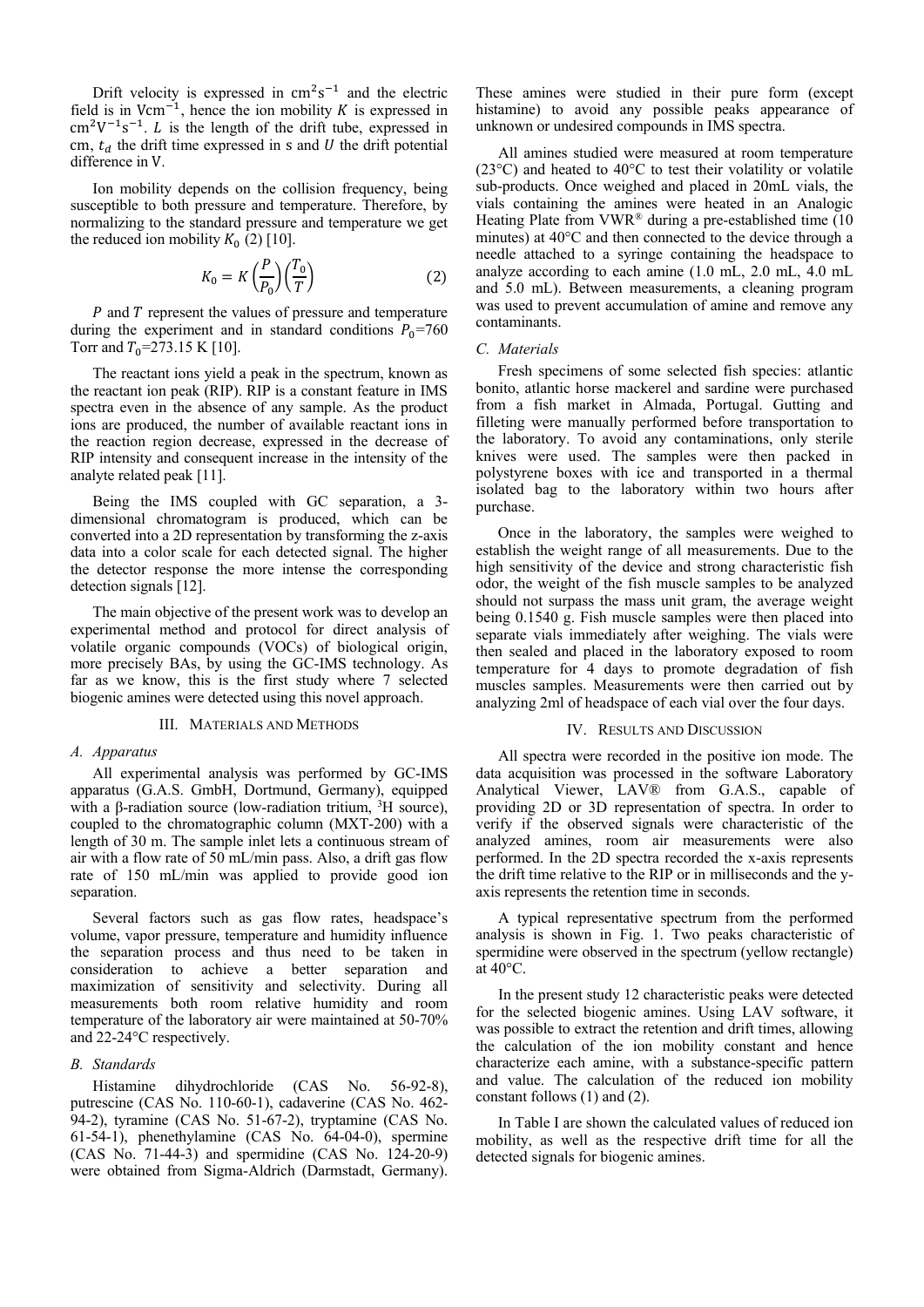

Figure 1. *Representative spectrum obtained for spermidine at 40°C.*

The presence of biogenic amines is currently the most reliable indicator of fish decomposition, due to their association with organoleptic evaluation of fish freshness. Very low molecular weight compounds such as ammonia, dimethylamine (DMA) and trimethylamine (TMA) are often present in fish tissues when spoilage takes place [13][14].

Ammonia was identified in all the fish species analyzed: atlantic bonito, atlantic horse mackerel and sardine. Mackarel presented the higher concentration of all three, which might be explained by its high spoilage rate.

Possible traces of some biogenic amines were found in all fish species, however with both drift and retention deviations from the peaks identified for pure amine's samples. Sardine only presented traces of cadaverine, tryptamine and tyramine.

On the third day of all measurements, an unpleasant odor took place, indicating the fish decay and spoilage. Although TMA is the main responsible for the "fishy" odor, other compounds may also contribute [15]. It was then stablished that in the third day after fish purchase, the fish is considered spoiled.

Atlantic bonito presents traces of six amines in the second day of measurements and with a higher concentration than the amines identified in sardine and mackerel. (Fig. 2 a)). Fig. 2 b) represents the intensity of the detected amines for atlantic bonito over time.

| TABLE I. ION MOBILITY CONSTANT FOR THE DETECTED BIOGENIC AMINES. |  |  |  |
|------------------------------------------------------------------|--|--|--|
|                                                                  |  |  |  |

| <b>Biogenic</b><br><b>Amine</b> | CAS No.        | Drift time (ms) | $K$ (cm <sup>2</sup> $V$ <sup>-1</sup> s <sup>-1</sup> ) | $K_0$ (cm <sup>2</sup> $V^{-1}S^{-1}$ ) |
|---------------------------------|----------------|-----------------|----------------------------------------------------------|-----------------------------------------|
| <b>TYR</b>                      | $51 - 67 - 2$  | 8.338           | 2.3037                                                   | 0.0138                                  |
|                                 |                | 7.936           | 2.4204                                                   | 0.0145                                  |
| <b>TRP</b>                      | $61 - 54 - 1$  | 8.389           | 2.2900                                                   | 0.0137                                  |
|                                 |                | 7.051           | 2.7241                                                   | 0.0163                                  |
| <b>SPM</b>                      | $71 - 44 - 3$  | 7.771           | 2.4718                                                   | 0.0148                                  |
|                                 |                | 9.506           | 2.0206                                                   | 0.0121                                  |
| <b>SPD</b>                      | $124 - 20 - 9$ | 7.809           | 2.4597                                                   | 0.0147                                  |
|                                 |                | 9.552           | 2.0109                                                   | 0.0120                                  |
| CAD                             | 462-94-2       | 8.361           | 2.2971                                                   | 0.0137                                  |
|                                 |                | 10.072          | 1.9071                                                   | 0.0114                                  |
| <b>PUT</b>                      | 110-60-1       | 7.706           | 2.3037                                                   | 0.0138                                  |
| <b>PEA</b>                      | $64-04-0$      | 7.804           | 2.4613                                                   | 0.0147                                  |



**b) Intensity evolution of the detected amines over time**



Figure 2. a) *Representative spectrum obtained for atlantic bonito at the second day of measurements, at room temperature (23°C). CAD I and CAD II correspond to cadaverine monomer and dimer respectively.* b) *Representative graphic of the intensity of the detected amines for atlantic bonito over time, at room temperature (23°C).* 

In the first day of fish measurements (Fig. 3), it is possible to verify a correlation between all three fish species regarding the signals from the emitted VOCs. Compounds concentrations may differ due to sample weight differences and distinct fish matrix according to each species. The latter may also explain the deviation of retention times of the peaks.

# V. CONCLUSIONS

For the first time, the VOC patterns of seven of the most important biogenic amines in food were successfully obtained by GC-IMS. A developed protocol allows to create a GC-IMS library for seven amines from the chemical standards analysis and its further direct determination in fish tissues.

Being responsible for the most serious foodborne intoxications, histamine represents the most important biogenic amine. However, histamine analysis did not produce satisfactory results most likely due to the low amounts of volatile metabolites.